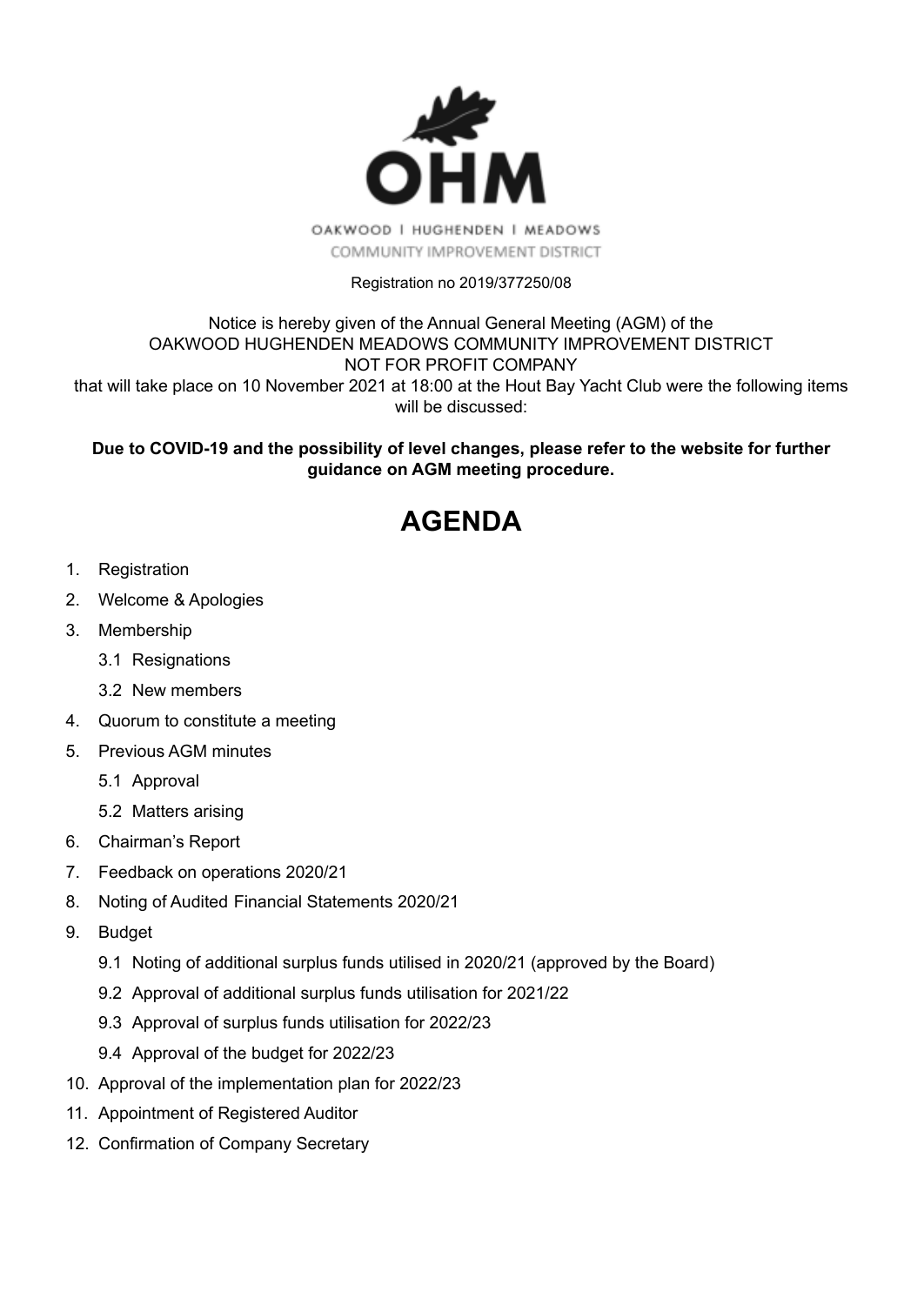- 13. Election of Board Members
- 14. General
- 15. Q & A
- 16. Adjournment

#### **Please note the following:**

The current Directors of the Oakwood Hughenden Meadows CID and their respective portfolios are listed below. Although not directors, Gwen Gower oversees the Environment Management portfolio and Bradley Brown oversees the camera network within the Public Safety & Security Portfolio.

| <b>Name</b>          | <b>Current CID Portfolio</b>                    |
|----------------------|-------------------------------------------------|
| <b>Chris Tisdall</b> | Urban Management (chairperson)                  |
| Greg Zuccarini       | Treasurer (deputy chairperson)                  |
| Dylan Joseph         | <b>Public Safety &amp; Security</b>             |
| <b>Gill Siebert</b>  | <b>Communications and Social Responsibility</b> |

All stakeholders and interested parties are invited to attend, however, only owners registered as members of the company may vote.

Per clause 11.9.2 of the Memorandum of Incorporation, no member who is in arrears with payment of the additional rate for more than 60 (sixty) days, shall be entitled to vote at an AGM for so long as s/he is so in arrears except if the member can prove that s/he is in a dispute or has entered into an appropriate payment arrangement with the City or can provide proof of payment.

Owners wishing to apply for membership should do so by completing the membership application form available at [www.ohmcid.co.za](http://www.ohmcid.co.za) and emailing it to info@ohmcid.co.za or admin@ohmcid.co.za. New membership applications must be received by **1 November 2021** to be approved and accepted at a meeting of the Board of directors of the OHMCID NPC prior to the AGM.

Any member may appoint a Proxy to attend the meeting on his/her behalf. Forms of Proxy may be downloaded from the website or requested by email. The proxy form must be delivered to the offices of the Company (6 Meadow Close, Hout Bay) no less than 24-hours prior to the advertised time of the start of the meeting, failing which it shall not be deemed to be valid.

Enquiries should be addressed as far in advance as possible, by email as above or by letter to the registered office of the company. The Annual Financial Statements can be downloaded from the website.

Clause 12.1.7 of the MOI states "As required by item 5(1)(b) of Schedule 1 to the Act, at least 1/3 (one third) of the directors shall resign every year at the AGM, but shall be eligible for re-election." Therefore, the following Directors: Chris Tisdall and Dylan Joseph will resign.

Forms for nomination of directors may be downloaded from the website or be requested by email. These forms must be delivered to the offices of the Company no less than 7 (seven) clear days prior to the advertised time of the start of the meeting, failing which it shall not be deemed to be valid.

The following documentation is available at the AGM and on the OHMCID website at ohmcid.co.za

- Membership list
- Advertisements, notice to members and CoR 36.2 form
- Minutes of previous AGM